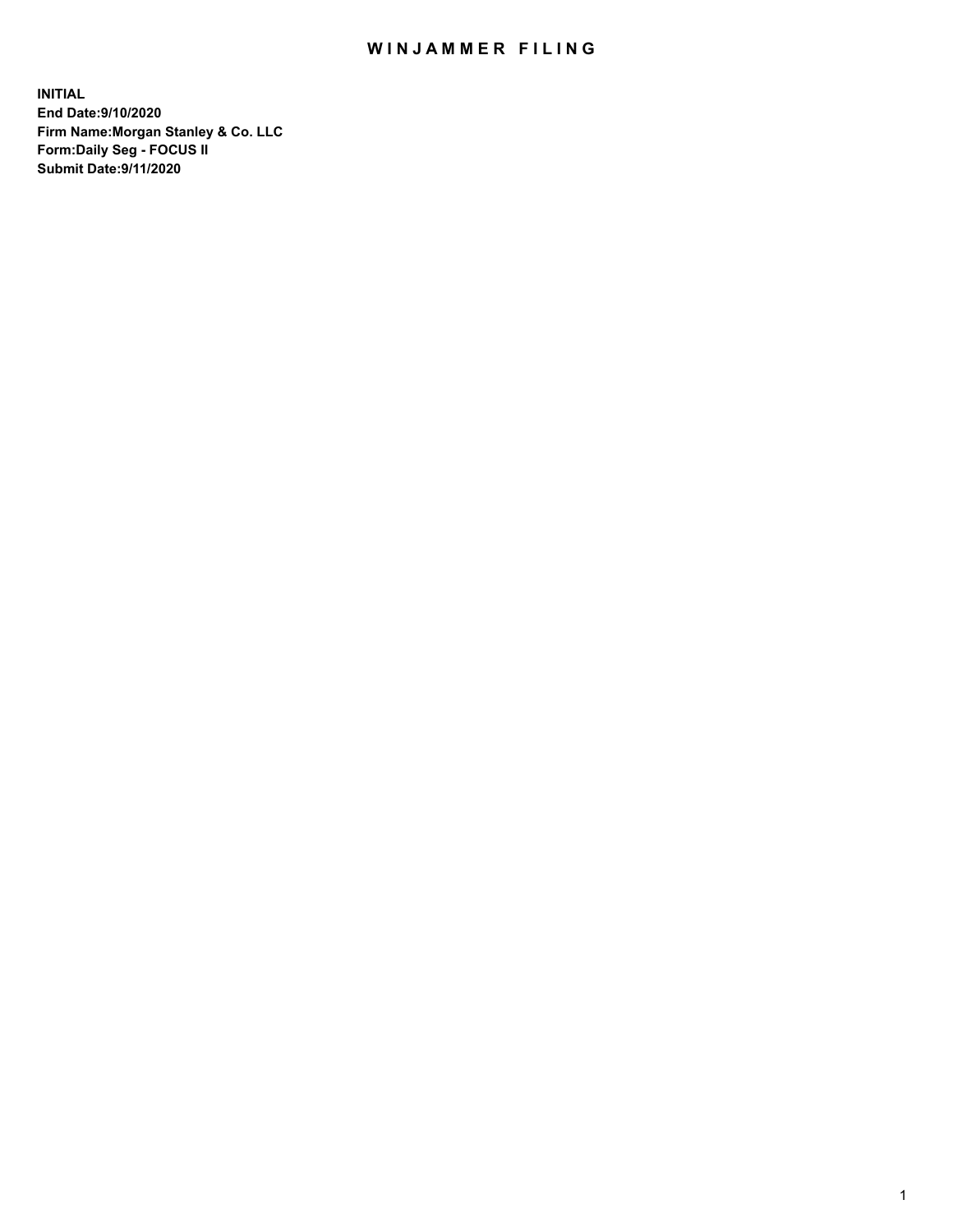**INITIAL End Date:9/10/2020 Firm Name:Morgan Stanley & Co. LLC Form:Daily Seg - FOCUS II Submit Date:9/11/2020 Daily Segregation - Cover Page**

| Name of Company                                                                                                                                                                                                                                                                                                               | Morgan Stanley & Co. LLC                               |
|-------------------------------------------------------------------------------------------------------------------------------------------------------------------------------------------------------------------------------------------------------------------------------------------------------------------------------|--------------------------------------------------------|
| <b>Contact Name</b>                                                                                                                                                                                                                                                                                                           | <b>Ikram Shah</b>                                      |
| <b>Contact Phone Number</b>                                                                                                                                                                                                                                                                                                   | 212-276-0963                                           |
| <b>Contact Email Address</b>                                                                                                                                                                                                                                                                                                  | Ikram.shah@morganstanley.com                           |
| FCM's Customer Segregated Funds Residual Interest Target (choose one):<br>a. Minimum dollar amount: ; or<br>b. Minimum percentage of customer segregated funds required:% ; or<br>c. Dollar amount range between: and; or<br>d. Percentage range of customer segregated funds required between:% and%.                        | 235,000,000<br><u>0</u><br><u>00</u><br>0 <sup>0</sup> |
| FCM's Customer Secured Amount Funds Residual Interest Target (choose one):<br>a. Minimum dollar amount: ; or<br>b. Minimum percentage of customer secured funds required:%; or<br>c. Dollar amount range between: and; or<br>d. Percentage range of customer secured funds required between:% and%.                           | 140,000,000<br><u>0</u><br><u>00</u><br>0 <sub>0</sub> |
| FCM's Cleared Swaps Customer Collateral Residual Interest Target (choose one):<br>a. Minimum dollar amount: ; or<br>b. Minimum percentage of cleared swaps customer collateral required:%; or<br>c. Dollar amount range between: and; or<br>d. Percentage range of cleared swaps customer collateral required between:% and%. | 92,000,000<br><u>0</u><br>0 Q<br>00                    |

Attach supporting documents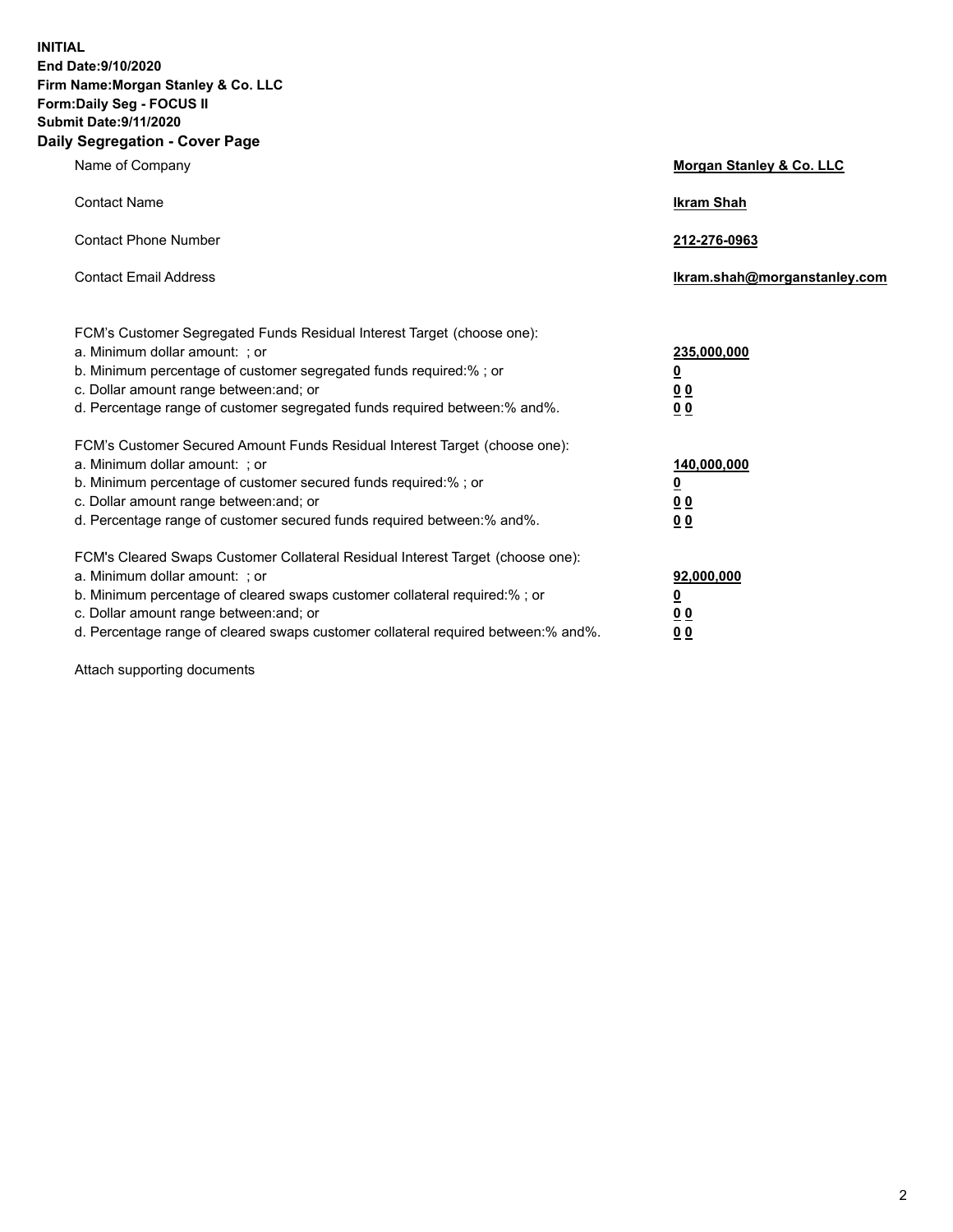## **INITIAL End Date:9/10/2020 Firm Name:Morgan Stanley & Co. LLC Form:Daily Seg - FOCUS II Submit Date:9/11/2020 Daily Segregation - Secured Amounts** Foreign Futures and Foreign Options Secured Amounts Amount required to be set aside pursuant to law, rule or regulation of a foreign government or a rule of a self-regulatory organization authorized thereunder **0** [7305] 1. Net ledger balance - Foreign Futures and Foreign Option Trading - All Customers A. Cash **4,084,183,481** [7315] B. Securities (at market) **2,897,418,012** [7317] 2. Net unrealized profit (loss) in open futures contracts traded on a foreign board of trade **568,295,305** [7325] 3. Exchange traded options a. Market value of open option contracts purchased on a foreign board of trade **17,251,316** [7335] b. Market value of open contracts granted (sold) on a foreign board of trade **-22,228,291** [7337] 4. Net equity (deficit) (add lines 1. 2. and 3.) **7,544,919,823** [7345] 5. Account liquidating to a deficit and account with a debit balances - gross amount **94,279,597** [7351] Less: amount offset by customer owned securities **-93,278,958** [7352] **1,000,639** [7354] 6. Amount required to be set aside as the secured amount - Net Liquidating Equity Method (add lines 4 and 5) **7,545,920,462** [7355] 7. Greater of amount required to be set aside pursuant to foreign jurisdiction (above) or line 6. **7,545,920,462** [7360] FUNDS DEPOSITED IN SEPARATE REGULATION 30.7 ACCOUNTS 1. Cash in banks A. Banks located in the United States **401,320,779** [7500] B. Other banks qualified under Regulation 30.7 **846,345,026** [7520] **1,247,665,805** [7530] 2. Securities A. In safekeeping with banks located in the United States **493,403,826** [7540] B. In safekeeping with other banks qualified under Regulation 30.7 **0** [7560] **493,403,826** [7570] 3. Equities with registered futures commission merchants A. Cash **25,912,290** [7580] B. Securities **0** [7590] C. Unrealized gain (loss) on open futures contracts **1,730,102** [7600] D. Value of long option contracts **0** [7610] E. Value of short option contracts **0** [7615] **27,642,392** [7620] 4. Amounts held by clearing organizations of foreign boards of trade A. Cash **0** [7640] B. Securities **0** [7650] C. Amount due to (from) clearing organization - daily variation **0** [7660] D. Value of long option contracts **0** [7670] E. Value of short option contracts **0** [7675] **0** [7680] 5. Amounts held by members of foreign boards of trade A. Cash **3,027,627,832** [7700] B. Securities **2,404,014,186** [7710] C. Unrealized gain (loss) on open futures contracts **566,565,203** [7720] D. Value of long option contracts **17,251,316** [7730] E. Value of short option contracts **-22,228,291** [7735] **5,993,230,246** [7740] 6. Amounts with other depositories designated by a foreign board of trade **0** [7760] 7. Segregated funds on hand **0** [7765] 8. Total funds in separate section 30.7 accounts **7,761,942,269** [7770] 9. Excess (deficiency) Set Aside for Secured Amount (subtract line 7 Secured Statement Page 1 from Line 8) **216,021,807** [7380]

- 10. Management Target Amount for Excess funds in separate section 30.7 accounts **140,000,000** [7780]
- 11. Excess (deficiency) funds in separate 30.7 accounts over (under) Management Target **76,021,807** [7785]

3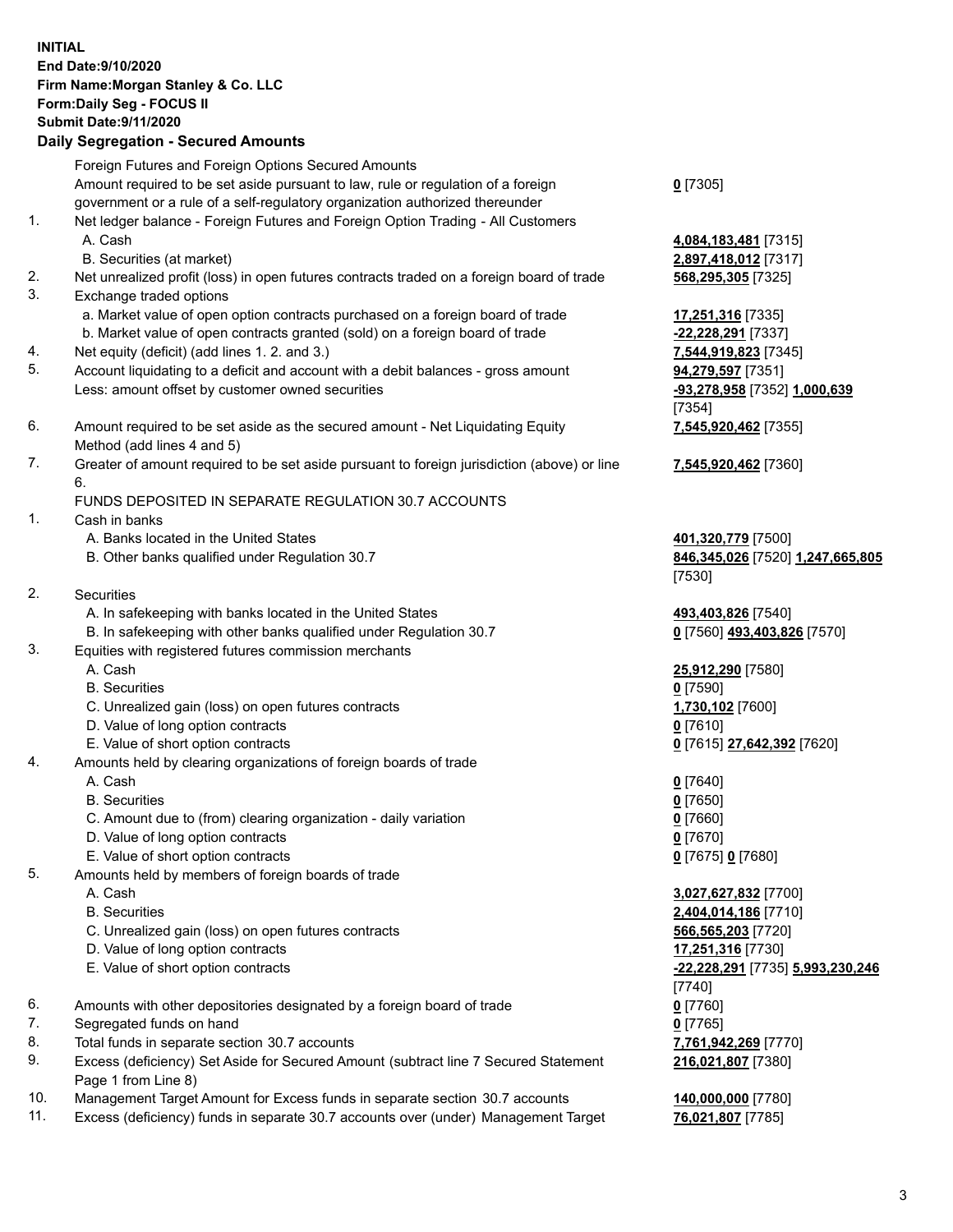**INITIAL End Date:9/10/2020 Firm Name:Morgan Stanley & Co. LLC Form:Daily Seg - FOCUS II Submit Date:9/11/2020 Daily Segregation - Segregation Statement** SEGREGATION REQUIREMENTS(Section 4d(2) of the CEAct) 1. Net ledger balance A. Cash **14,420,449,942** [7010] B. Securities (at market) **8,921,943,081** [7020] 2. Net unrealized profit (loss) in open futures contracts traded on a contract market **1,631,860,517** [7030] 3. Exchange traded options A. Add market value of open option contracts purchased on a contract market **515,614,256** [7032] B. Deduct market value of open option contracts granted (sold) on a contract market **-428,319,787** [7033] 4. Net equity (deficit) (add lines 1, 2 and 3) **25,061,548,009** [7040] 5. Accounts liquidating to a deficit and accounts with debit balances - gross amount **473,372,124** [7045] Less: amount offset by customer securities **-449,459,968** [7047] **23,912,156** [7050] 6. Amount required to be segregated (add lines 4 and 5) **25,085,460,165** [7060] FUNDS IN SEGREGATED ACCOUNTS 7. Deposited in segregated funds bank accounts A. Cash **2,767,460,269** [7070] B. Securities representing investments of customers' funds (at market) **0** [7080] C. Securities held for particular customers or option customers in lieu of cash (at market) **1,170,365,150** [7090] 8. Margins on deposit with derivatives clearing organizations of contract markets A. Cash **13,799,697,814** [7100] B. Securities representing investments of customers' funds (at market) **0** [7110] C. Securities held for particular customers or option customers in lieu of cash (at market) **7,751,577,931** [7120] 9. Net settlement from (to) derivatives clearing organizations of contract markets **-111,425,163** [7130] 10. Exchange traded options A. Value of open long option contracts **515,614,256** [7132] B. Value of open short option contracts **-428,319,787** [7133] 11. Net equities with other FCMs A. Net liquidating equity **7,208,383** [7140] B. Securities representing investments of customers' funds (at market) **0** [7160] C. Securities held for particular customers or option customers in lieu of cash (at market) **0** [7170] 12. Segregated funds on hand **0** [7150] 13. Total amount in segregation (add lines 7 through 12) **25,472,178,853** [7180] 14. Excess (deficiency) funds in segregation (subtract line 6 from line 13) **386,718,688** [7190] 15. Management Target Amount for Excess funds in segregation **235,000,000** [7194]

16. Excess (deficiency) funds in segregation over (under) Management Target Amount Excess

**151,718,688** [7198]